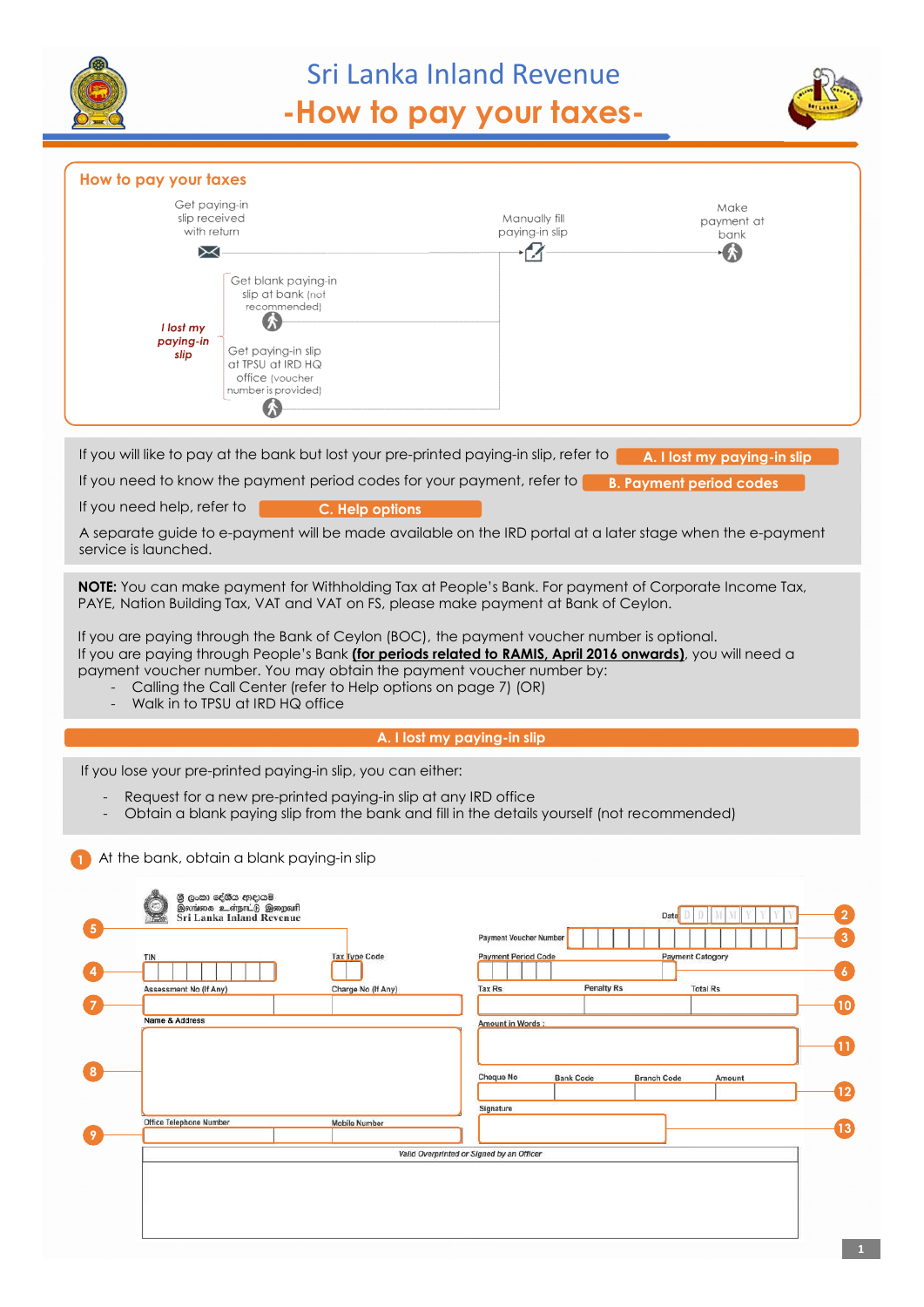



- **3** The *Payment Voucher Number* is optional if you are paying through Bank of Ceylon. The Payment Voucher Number is required if you are paying through People's Bank which you need to obtain from IRD (OR) Call Centre **4** Enter your *Taxpayer Identification Number (TIN)* **6** Enter the *Payment Period Code* and *Payment Category.* Refer to the back of the paying-in slip for help in filling up these fields **7** (Optional) Enter the *Assessment No* and *Charge No* if any **8** Enter your *Name* and *Address* **10** Enter the payment information: • **Tax Rs.:** amount (in numbers) to pay for tax **Penalty Rs**.: amount (if any) to pay for pending penalty • *Total Rs.***:** sum of [Tax Rs.] + [Penalty Rs.] If there is no amount for penalty, this total should be the same as Tax Rs • *Amount in Words*: the total amount in words as reflected in Total Rs **12** If you are paying by cheque, indicate the *Cheque No*, *Bank Code*, *Branch Code*, and *Amount* **13** Sign the form **2** Enter the date of payment **5** Enter the *Tax Type Code* **9** Enter your *Office Telephone Number* and *Mobile Number* **11** Enter the *Amount in Words*, the *Total Rs.* value
- **14** Once you have completed the paying-in slip, present it at the counter of your bank to make payment

#### **B. Payment period codes**

### **WITHHOLDING TAX (WHT) PAYMENT PERIOD FROM 01.04.2016 ONWARDS**

|                       | <b>YYMM0</b> |                             |
|-----------------------|--------------|-----------------------------|
| Period year (e.g. 16) |              | Period month (01, 02, etc.) |

Installment number: for each quarter, 1 for first month, 2 for second month, 3 for third month Examples:

| <b>Payment Period</b><br><b>From</b> | <b>Payment Period To</b> | <b>Period Code</b> | <b>Due Date</b> | <b>Installment No.</b> |
|--------------------------------------|--------------------------|--------------------|-----------------|------------------------|
| 01.01.2016                           | 31.01.2016               | 16010              | 15.02.2016      |                        |
| 01.02.2016                           | 29.02.2016               | 16020              | 15.03.2016      | 2                      |
| 01.03.2016                           | 31.03.2016               | 16030              | 15.04.2016      | 3                      |
| 01.04.2016                           | 30.04.2016               | 16040              | 15.05.2016      |                        |
| 01.05.2016                           | 31.05.2016               | 16050              | 15.06.2016      | $\overline{2}$         |
| 01.06.2016                           | 30.06.2016               | 16060              | 15.07.2016      | 3                      |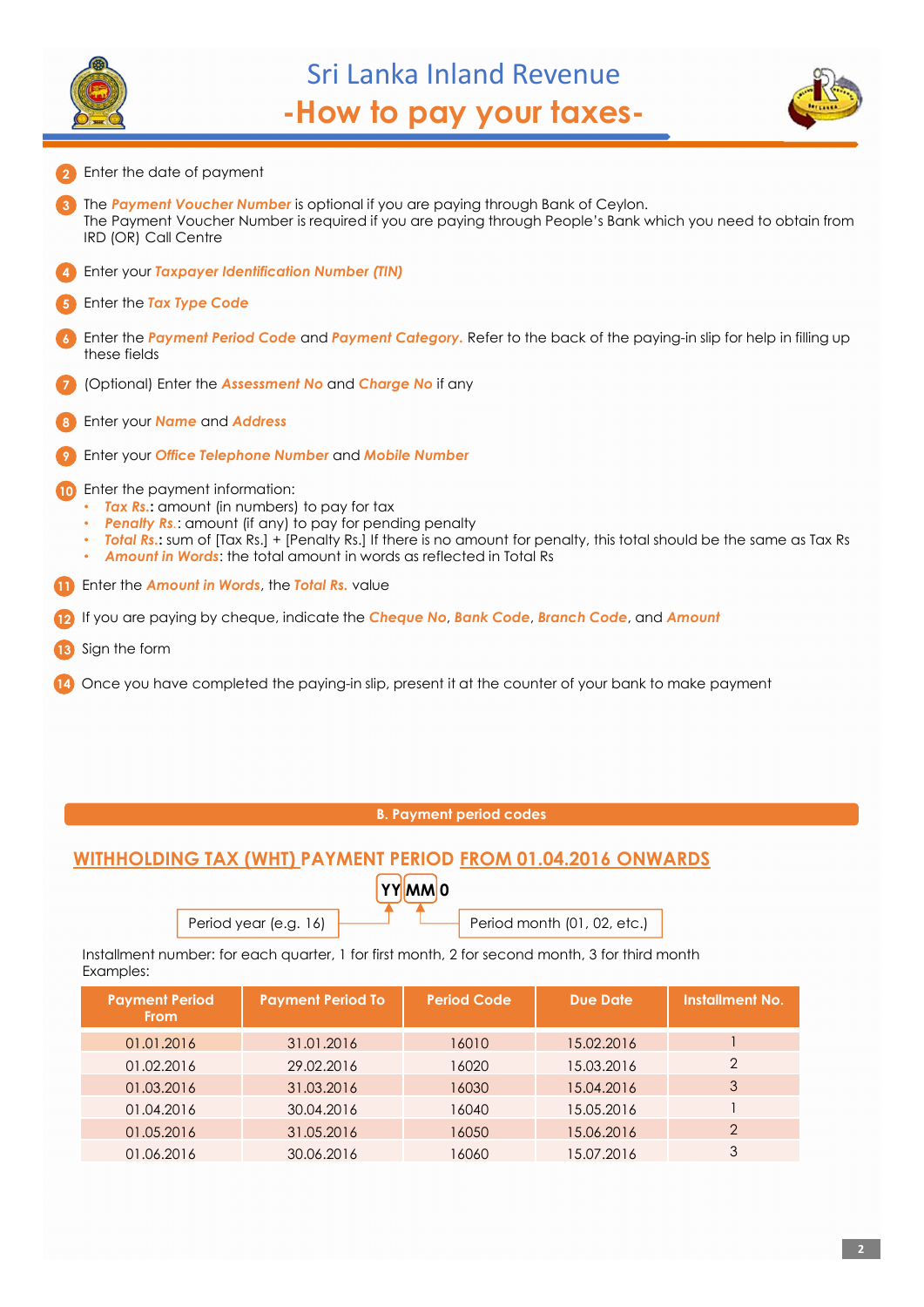



### **PAY-AS-YOU-EARN (PAYE) PAYMENT PERIOD EXAMPLES**

|                       | <u> YYMMO</u> |                             |
|-----------------------|---------------|-----------------------------|
| Period year (e.g. 16) |               | Period month (01, 02, etc.) |

Examples:

| <b>Payment Period</b><br><b>From</b> | <b>Payment Period To</b> | <b>Period Code</b> | <b>Due Date</b> |
|--------------------------------------|--------------------------|--------------------|-----------------|
| 01.04.2016                           | 30.04.2016               | 16040              | 15.05.2016      |
| 01.05.2016                           | 31.05.2016               | 16050              | 15.06.2016      |
| 01.06.2016                           | 30.06.2016               | 16060              | 15.07.2016      |

## **INCOME TAX PAYMENT PERIOD EXAMPLES**

|                                                         |                          |                                                       | Installment (1, 2, 3, 4 or 0 for final) |                        |
|---------------------------------------------------------|--------------------------|-------------------------------------------------------|-----------------------------------------|------------------------|
| Assessment year start<br>$(e.g. for 2015-16, it is 15)$ |                          | Assessment year end<br>$(e.g. for 2015-16, it is 16)$ |                                         |                        |
| <b>Payment Period</b><br><b>From</b>                    | <b>Payment Period To</b> | <b>Period Code</b>                                    | <b>Due Date</b>                         | <b>Installment No.</b> |
| 01.04.2015                                              | 30.06.2015               | 15161                                                 | 15.08.2015                              |                        |
| 01.07.2015                                              | 30.09.2015               | 15162                                                 | 15.11.2015                              | $\mathcal{P}$          |
| 01.10.2015                                              | 31.12.2015               | 15163                                                 | 15.02.2016                              | 3                      |
| 01.01.2016                                              | 31.03.2016               | 15164                                                 | 15.05.2016                              | $\overline{4}$         |
| 01.04.2015                                              | 31.03.2016               | 15160                                                 | 30.09.2016                              | Final                  |

# **NATION BUILDING TAX (NBT) PAYMENT PERIOD BEFORE 31.12.2015**

| YYMMIn<br>Month within the quarter (1, 2 or 3)                                                                    |  |                          |                    |                 |  |  |
|-------------------------------------------------------------------------------------------------------------------|--|--------------------------|--------------------|-----------------|--|--|
| Period year (e.g. 15)<br>Last month of the quarter<br>(e.g. 06 for the quarter 01.04.15 to 30.06.15)<br>Examples: |  |                          |                    |                 |  |  |
| <b>Payment Period</b><br><b>From</b>                                                                              |  | <b>Payment Period To</b> | <b>Period Code</b> | <b>Due Date</b> |  |  |
| 01.04.2015                                                                                                        |  | 30.04.2015               | 15061              | 20.05.2015      |  |  |
| 01.05.2015                                                                                                        |  | 31.05.2015               | 15062              | 20.06.2015      |  |  |
| 01.06.2015                                                                                                        |  | 30.06.2015               | 15063              | 20.07.2015      |  |  |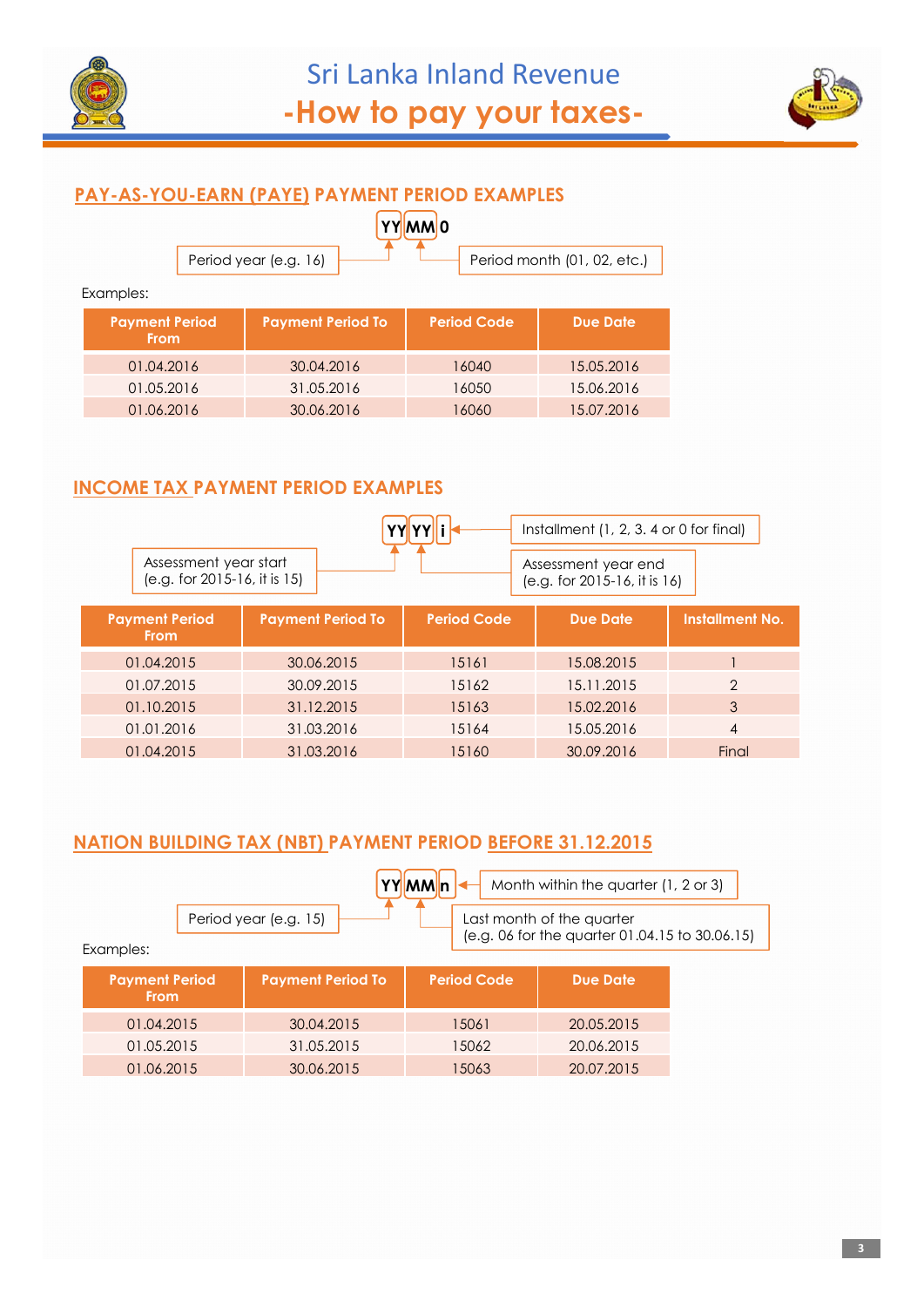



## **NATION BUILDING TAX (NBT) PAYMENT PERIOD FROM 01.01.2016 ONWARDS**

**YY Q 0 i** Period year (e.g. 16)  $\begin{array}{|c|c|c|c|c|}\n\hline\n\end{array}$  Period quarter (1, 2, 3 or 4) Installment (1, 2 or 3)

Examples:

| <b>Payment Period</b><br><b>From</b> | <b>Payment Period To</b> | <b>Period Code</b> | <b>Due Date</b> | <b>Installment No.</b> |
|--------------------------------------|--------------------------|--------------------|-----------------|------------------------|
| 01.04.2016                           | 30.04.2016               | 16201              | 20.05.2016      |                        |
| 01.05.2016                           | 31.05.2016               | 16202              | 20.06.2016      | $\mathfrak{D}$         |
| 01.06.2016                           | 30.06.2016               | 16203              | 20.07.2016      | 3                      |
| 01.07.2016                           | 31.07.2016               | 16301              | 20.08.2016      |                        |
| 01.08.2016                           | 31.08.2016               | 16302              | 20.09.2016      | $\mathcal{P}$          |
| 01.09.2016                           | 30.09.2016               | 16303              | 20.10.2016      | 3                      |

#### **VALUE ADDED TAX ON FINANCIAL SERVICES (VAT on FS) PAYMENT PERIOD FROM 01.01.2017 ONWARDS**



Examples:

| Payment<br><b>Period From</b> | <b>Payment</b><br><b>Period To</b> | <b>Period</b><br>Code | <b>Due Date</b> | <b>Installment No.</b><br>(Based on<br><b>Calendar Year)</b> | <b>Installment No.</b><br>(Based on<br><b>Assessment Year)</b> |
|-------------------------------|------------------------------------|-----------------------|-----------------|--------------------------------------------------------------|----------------------------------------------------------------|
| 01.01.2017                    | 31.01.2017                         | 17010                 | 20.02.2017      | $\mathbf{1}$                                                 |                                                                |
| 01.02.2017                    | 28.02.2017                         | 17020                 | 20.03.2017      | $\overline{2}$                                               |                                                                |
| 01.03.2017                    | 31.03.2017                         | 17030                 | 20.04.2017      | 3                                                            |                                                                |
| 01.04.2017                    | 30.04.2017                         | 17040                 | 20.05.2017      | $\overline{4}$                                               |                                                                |
| 01.05.2017                    | 31.05.2017                         | 17050                 | 20.06.2017      | 5                                                            | $\overline{2}$                                                 |
| 01.06.2017                    | 30.06.2017                         | 17060                 | 20.07.2017      | 6                                                            | 3                                                              |
| 01.07.2017                    | 31.07.2017                         | 17070                 | 20.08.2017      | $\overline{7}$                                               | $\overline{4}$                                                 |
| 01.08.2017                    | 31.08.2017                         | 17080                 | 20.09.2017      | $\,8\,$                                                      | 5                                                              |
| 01.09.2017                    | 30.09.2017                         | 17090                 | 20.10.2017      | 9                                                            | 6                                                              |
| 01.10.2017                    | 31.10.2017                         | 17100                 | 20.11.2017      | 10                                                           | $\overline{7}$                                                 |
| 01.11.2017                    | 30.11.2017                         | 17110                 | 20.12.2017      | 11                                                           | 8                                                              |
| 01.12.2017                    | 31.12.2017                         | 17120                 | 20.01.2018      | 12                                                           | 9                                                              |
| 01.01.2018                    | 31.01.2018                         | 18010                 | 20.02.2018      | $\overline{1}$                                               | 10                                                             |
| 01.02.2018                    | 28.02.2018                         | 18020                 | 20.03.2018      | $\overline{2}$                                               | 11                                                             |
| 01.03.2018                    | 31.03.2018                         | 18030                 | 20.04.2018      | 3                                                            | 12                                                             |
|                               |                                    |                       |                 |                                                              |                                                                |
| 01.01.2017                    | 31.12.2017                         | 17180                 | 30.06.2018      | Final                                                        |                                                                |
| 01.04.2017                    | 31.03.2018                         | 17180                 | 30.09.2018      |                                                              | Final                                                          |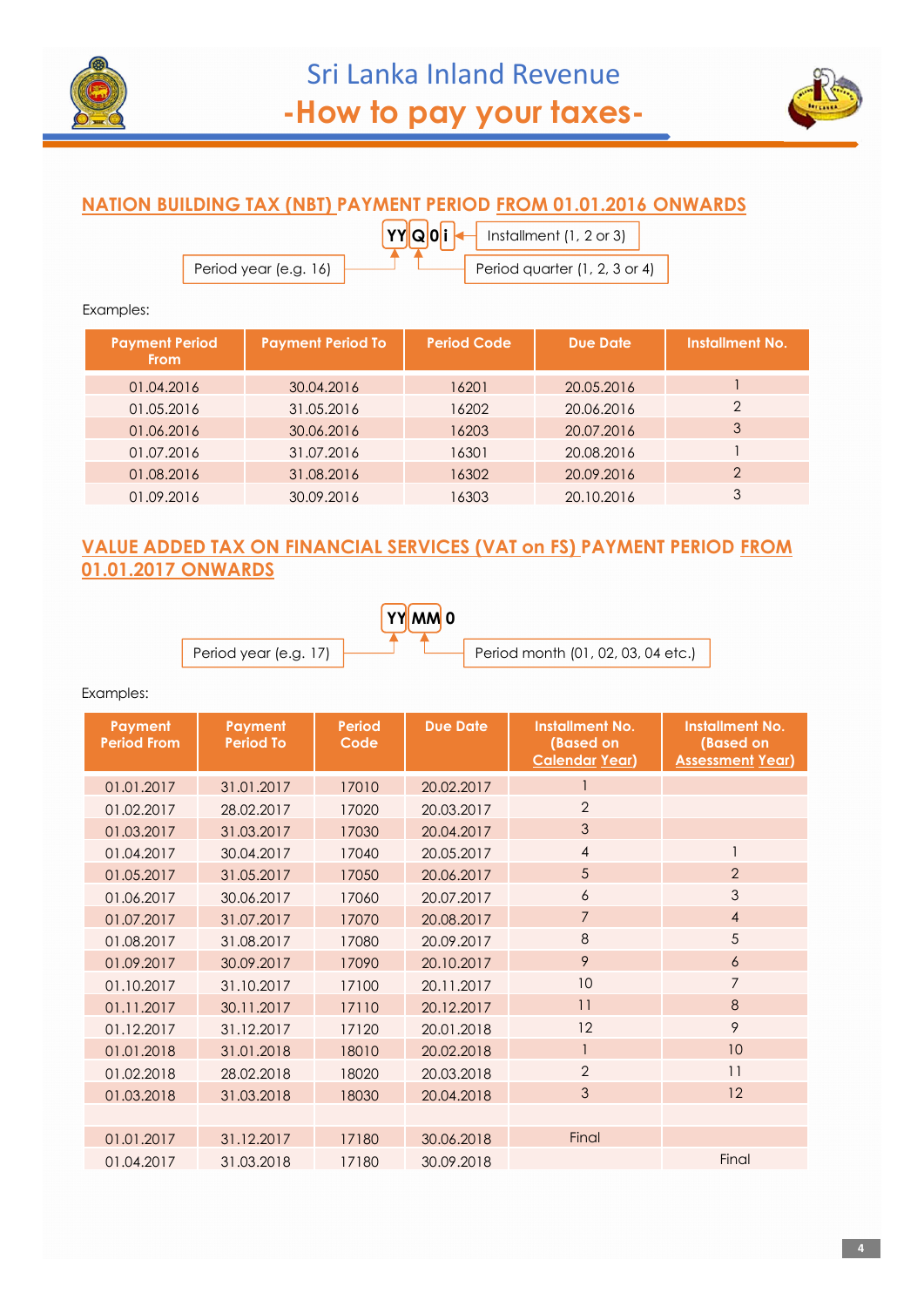



#### **VALUE ADDED TAX (VAT) PAYMENT PERIOD BEFORE 31.12.2015 QUARTERLY/ MONTHLY (MANUFACTURE)**

|           |                  | <b>YYMMInt</b> | Month within the quarter (1, 2 or 3)           |
|-----------|------------------|----------------|------------------------------------------------|
|           | Period year (15) |                | Last month of the quarter                      |
| Examples: |                  |                | (e.g. 06 for the quarter 01.04.15 to 30.06.15) |

| <b>Payment Period</b><br><b>From</b> | <b>Payment Period To</b> | <b>Period Code</b> | <b>Due Date</b> | <b>Installment No.</b> |
|--------------------------------------|--------------------------|--------------------|-----------------|------------------------|
| 01.04.2015                           | 30.04.2015               | 15061              | 20.05.2015      |                        |
| 01.05.2015                           | 31.05.2015               | 15062              | 20.06.2015      | $\mathfrak{D}$         |
| 01.06.2015                           | 30.06.2015               | 15063              | 20.07.2015      | 3                      |
| 01.07.2015                           | 31.07.2015               | 15091              | 20.08.2015      |                        |
| 01.08.2015                           | 31.08.2015               | 15092              | 20.09.2015      | $\mathcal{P}$          |
| 01.09.2015                           | 30.09.2015               | 5093               | 20.10.2015      | 3                      |

#### **VALUE ADDED TAX (VAT) PAYMENT PERIOD FROM 01.01.2016 ONWARDS QUARTERLY (MANUFACTURE)** רורו

|                  | YYQM0 |                                      |  |
|------------------|-------|--------------------------------------|--|
| Period year (16) |       | Month within the quarter (1, 2 or 3) |  |
|                  |       | Quarter (1,2,3 or 4)                 |  |

Examples:

| <b>Payment Period</b><br><b>From</b> | <b>Payment Period To</b> | <b>Period Code</b> | <b>Due Date</b> | <b>Installment No.</b> |
|--------------------------------------|--------------------------|--------------------|-----------------|------------------------|
| 01.01.2016                           | 31.01.2016               | 16110              | 20.02.2016      |                        |
| 01.02.2016                           | 29.02.2016               | 16120              | 20.03.2016      | $\mathcal{P}$          |
| 01.03.2016                           | 31.03.2016               | 16130              | 20.04.2016      | 3                      |
| 01.04.2016                           | 30.04.2016               | 16210              | 20.05.2016      |                        |
| 01.05.2016                           | 31.05.2016               | 16220              | 20.06.2016      | $\mathcal{P}$          |
| 01.06.2016                           | 30.06.2016               | 16230              | 20.07.2016      | 3                      |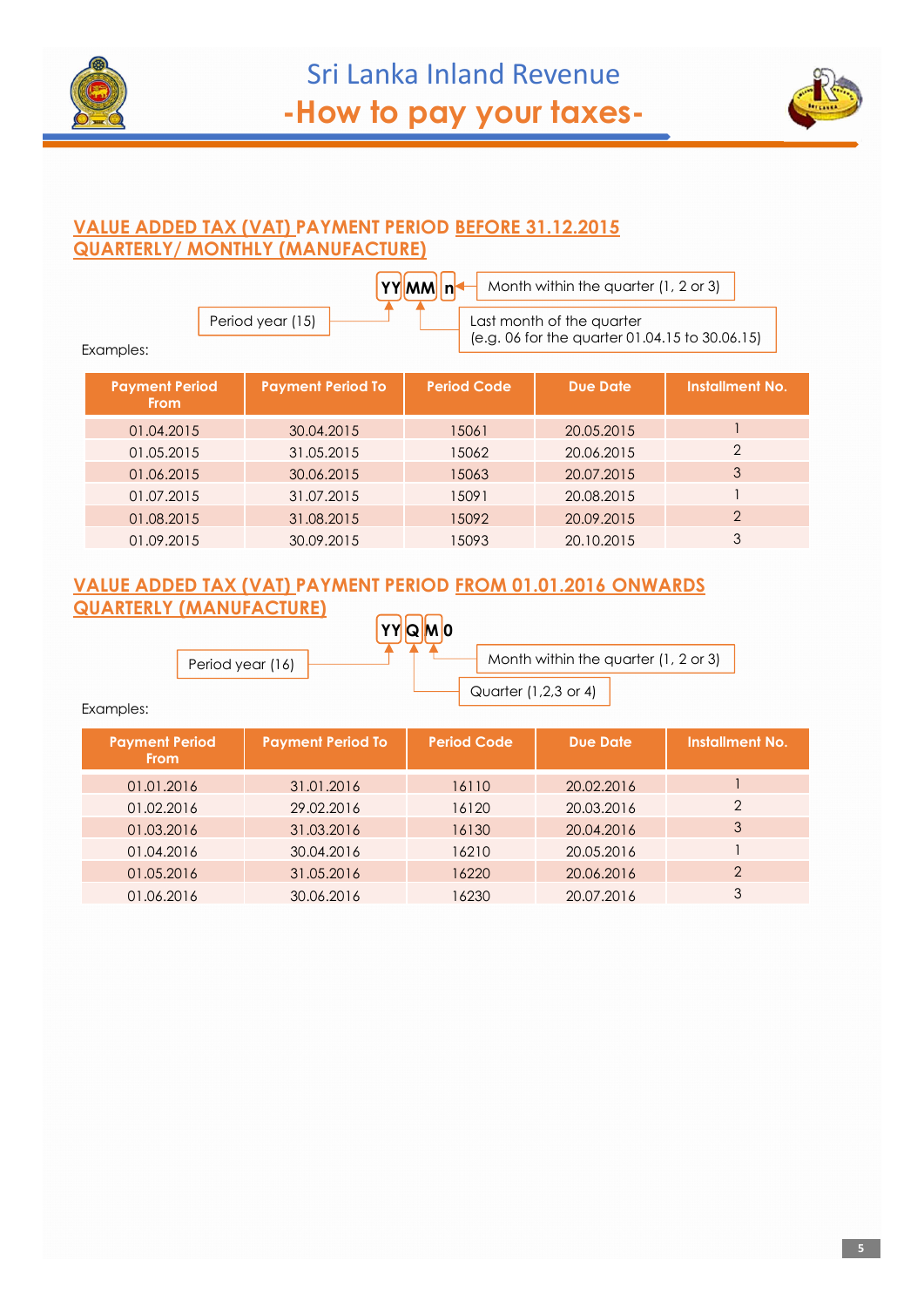



#### **VALUE ADDED TAX (VAT) PAYMENT PERIOD FROM 01.01.2016 ONWARDS MONTHLY (MANUFACTURE) YY Q M 0**

Period year (16)

Month within the quarter (1, 2 or 3)

Quarter (1,2,3 or 4)

Examples:

| <b>Payment Period From</b> | <b>Payment Period To</b> | <b>Period Code</b> | <b>Due Date</b> | <b>Installment No.</b> |
|----------------------------|--------------------------|--------------------|-----------------|------------------------|
| 01.01.2016                 | 31.01.2016               | 16110              | 20.02.2016      | N/A                    |
| 01.02.2016                 | 29.02.2016               | 16120              | 20.03.2016      | N/A                    |
| 01.03.2016                 | 31.03.2016               | 16130              | 20.04.2016      | N/A                    |
| 01.04.2016                 | 30.04.2016               | 16210              | 20.05.2016      | N/A                    |
| 01.05.2016                 | 31.05.2016               | 16220              | 20.06.2016      | N/A                    |
| 01.06.2016                 | 30.06.2016               | 16230              | 20.07.2016      | N/A                    |

#### **VALUE ADDED TAX (VAT) PAYMENT PERIOD BEFORE 31.12.2015 QUARTERLY (OTHER THAN MANUFACTURE/WHOLESALE & RETAIL)**

|           | Period year (15) |  | Month within the quarter (1, 2 or 3)                                        |  |
|-----------|------------------|--|-----------------------------------------------------------------------------|--|
| Examples: |                  |  | Last month of the quarter<br>(e.g. 06 for the quarter 01.04.15 to 30.06.15) |  |

| <b>Payment Period From</b> | <b>Payment Period To</b> | <b>Period Code</b> | <b>Due Date</b> | <b>Installment No.</b> |
|----------------------------|--------------------------|--------------------|-----------------|------------------------|
| 01.01.2015                 | 15.01.2015               | 15031              | 31.01.2015      |                        |
| 16.01.2015                 | 31.01.2015               | 15031              | 15.02.2015      |                        |
| 01.02.2015                 | 15.02.2015               | 15032              | 28.02.2015      | 3                      |
| 16.02.2015                 | 28.02.2015               | 15032              | 15.03.2015      | 4                      |
| 01.03.2015                 | 15.03.2015               | 15033              | 31.03.2015      | 5                      |
| 16.03.2015                 | 31.03.2015               | 15033              | 15.04.2015      | 6                      |
| 01.04.2015                 | 15.04.2015               | 15061              | 30.04.2015      |                        |
| 16.04.2015                 | 30.04.2015               | 15061              | 15.05.2015      | ◠                      |

#### **VALUE ADDED TAX (VAT) PAYMENT PERIOD FROM 01.01.2016 ONWARDS QUARTERLY (OTHER THAN MANUFACTURE/WHOLESALE & RETAIL)**

|           | $\mathbf{v}$         |                                         |
|-----------|----------------------|-----------------------------------------|
|           | Period year (16)     | 1 for first 15 days, 2 for next 15 days |
| Examples: | Quarter (1,2,3 or 4) | Month within the quarter (1, 2 or 3)    |

| <b>Payment Period To</b> | <b>Period Code</b> | <b>Due Date</b> | <b>Installment No.</b> |
|--------------------------|--------------------|-----------------|------------------------|
| 15.01.2016               | 16111              | 31.01.2016      |                        |
| 31.01.2016               | 16112              | 15.02.2016      | $\mathcal{P}$          |
| 15.02.2016               | 16121              | 29.02.2016      |                        |
| 29.02.2016               | 16122              | 15.03.2016      | 4                      |
| 15.03.2016               | 16131              | 31.03.2016      |                        |
| 31.03.2016               | 16132              | 15.04.2016      | 6                      |
| 15.04.2016               | 16211              | 30.04.2016      |                        |
| 30.04.2016               | 16212              | 15.05.2016      |                        |
|                          |                    |                 |                        |